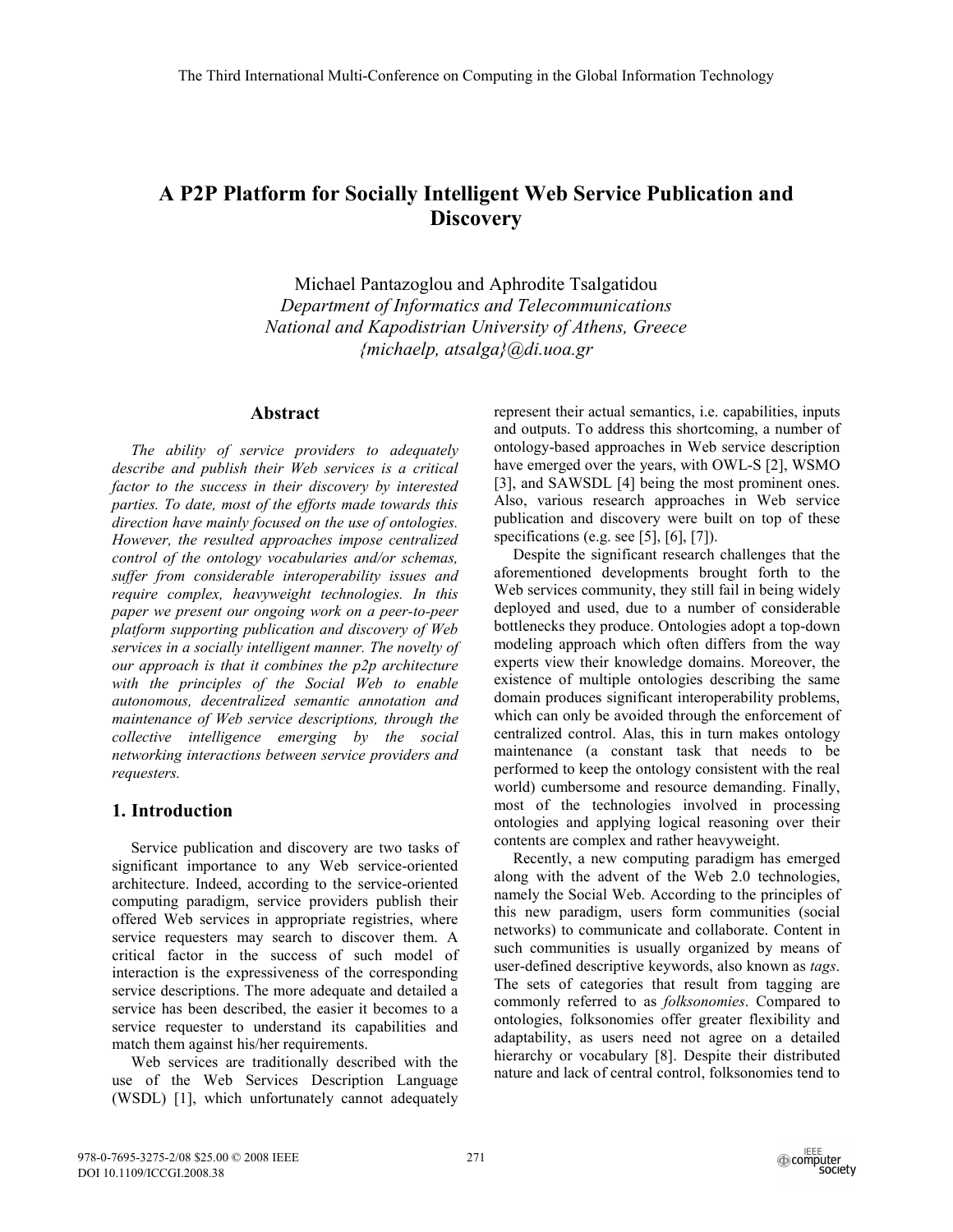

**Figure 1. Domain-specific social networks of service providers and requesters organized in a Peer-to-Peer architecture** 

reach a stable form and represent the collective intelligence of their social network community under certain conditions, regarding the number of users and the duration of the tagging process.

In the light of these developments, we believe that Web service description, publication and discovery could be greatly improved if it was performed in a more autonomic, flexible, and decentralized manner, ensuring interoperability among service providers and requesters. To meet these challenges, we present in this paper an ongoing research on a peer-to-peer platform which enables socially intelligent Web service discovery and publication. Our approach is inspired by the Social Web principles. Specifically it exploits the collective intelligence that is derived by social networking interactions among service providers and requesters, with the aim of dynamically formulating folksonomies of Web services, which are distributed, organized in domains, and self-maintained.

Briefly, the remainder of this paper is structured as follows: Section 2 details our approach by presenting the p2p platform in terms of its architecture and delivered functionality; in Section 3 we present some early results in the implementation of the proposed platform; Section 4 contains a comparison of our work to similar efforts whereas Section 5 concludes the paper with a brief discussion on our future work plans.

## **2. Platform Architecture and Functionality**

The platform for Web service publication and discovery that is proposed within this paper is built on top of a semi-decentralized p2p infrastructure, such as the one prescribed by the JXTA specification [9]. We took the decision to adopt a p2p approach for our platform inspired by the promising results that have become available in the literature within the last years. Indeed, p2p architectures have been extensively applied to various service discovery platforms (e.g. [14], [17]) with the aim of enhancing their overall performance, scalability, and fault tolerance. Moreover, there is a natural mapping between the Social Web paradigm, where humans interact and collaborate directly with each other without any supervising authority, and the p2p philosophy.

As it can be seen in Figure 1. the underlying p2p network is subdivided into domain-specific peer groups, or subnets, where service providers and requesters activating in the same application domain may join and interact with each other. Subnets may overlap in the sense that there may be peers (i.e. service providers and/or requesters) activating in more than one application domains, thereby being members of the corresponding peer groups.

At the heart of each domain-specific peer group lays an internal database where metadata of the Web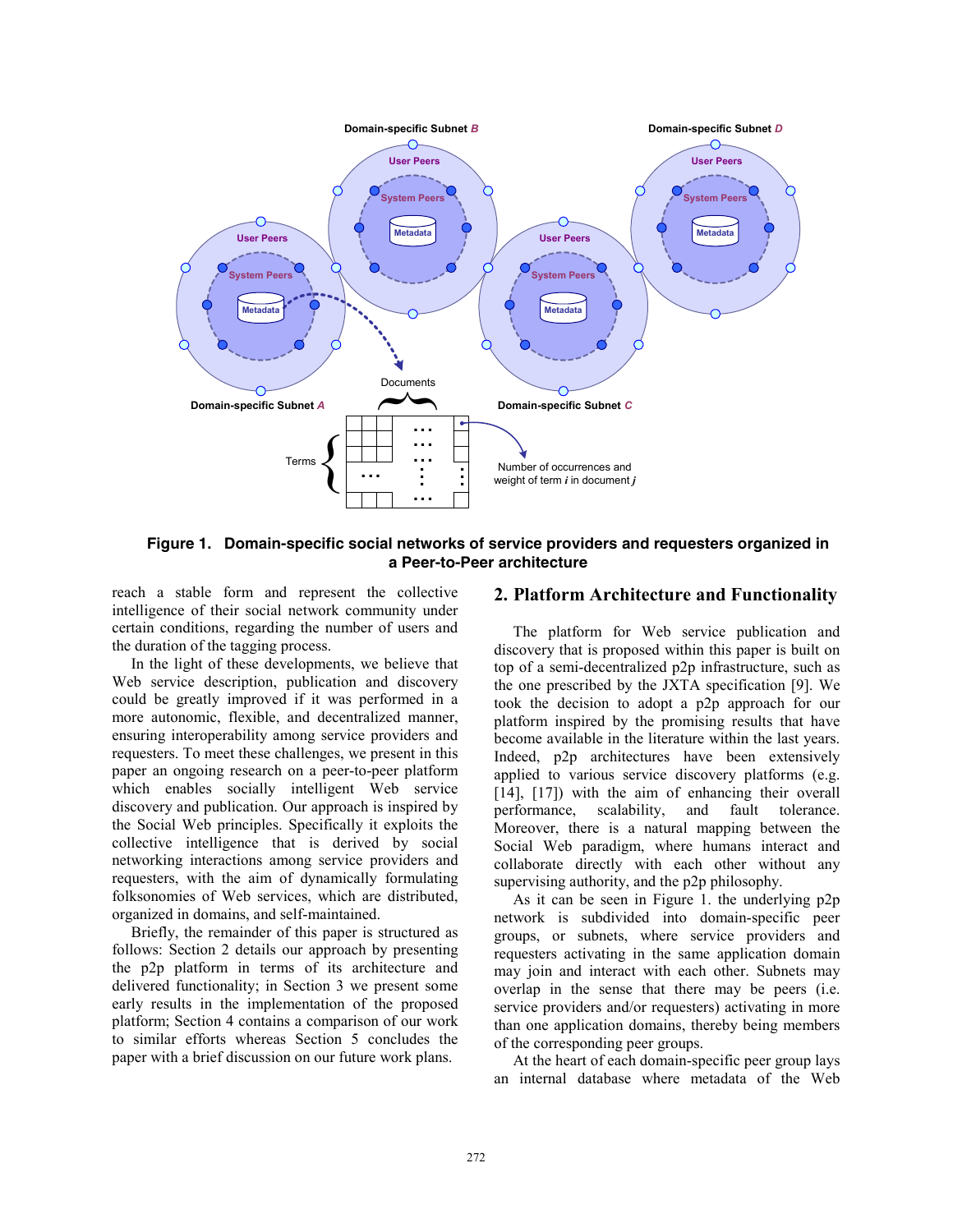services published within the group are stored and maintained. The architecture of the internal database could be centralized or decentralized; however, this topic falls out of the scope of the work reported here and therefore is not examined any further.

The metadata stored in the internal database of each peer group take the form of a two-dimensional matrix, where rows correspond to individual terms, or tags, and columns represent the different documents. In our approach, we treat service, operation, and message elements of the WSDL descriptions as separate documents to enable their independent tagging and matchmaking during service discovery. Hence, the matrix holds the weight (quantified significance) and number of occurrences of each individual term within each document in the corpus. Such information is utilized for appropriately ranking the popularity of each term, and ultimately establishing consented semantic annotations for the published Web services, as we will see in the following paragraphs.

### **2.1. User Peers and Services**

The proposed platform defines two main peer categories: user peers and system peers. The latter are described in the next paragraph, whereas the former are further split in two subcategories: service provider peers and service requester peers.

Service provider peers implement a set of services offering the required functionality for WS publishing and un-publishing. On the other hand, service requester peers implement a set of services enabling the execution of WS queries, as well as supporting the tagging of their Web services of interest, along with their operations, and input/output messages.

Let us briefly describe the aforementioned user peer services.

**WS Publish.** This service accepts as input the URL pointing to the WSDL description document of the Web service, and responds with a boolean indicator of success or failure for the publication success. The WSDL URL and the service provider name are appended to an advertisement document, the structure of which depends on the underlying p2p technology implementation. This advertisement is then periodically multicasted within the subnet, depending on its TTL. It should be noted that, under the hood, the publish service makes use of core services provided by the p2p infrastructure, and also activates the WSDL parsing service (described later in this section) provided by the system peers of the peer group.

**WS Un-publish.** This service un-publishes a previously published Web service based on its WSDL URL. Un-publishing is performed through interrupting the periodical scheduled multicast of the corresponding advertisement, followed by the deletion of all related documents in the database.

**WS Query.** Service requesters utilize this service to search for services which meet their requirements towards functionality, inputs and outputs. Queries and their responses are constructed with the use of the *Unified Service Query Language (USQL)*, an XMLbased grammar which is part of our previous work [13]. With the USQL, users may properly set their search criteria towards the functionality and interface of the requested Web services, in the form of free text, or keyword-based, descriptions. The following snippet illustrates a sample USQL query for weather reporting Web services:

| $<$ USQLRequest >                                |
|--------------------------------------------------|
| $\leq$ SearchCriteria $\geq$                     |
| $\leq$ Functionality>                            |
| <description></description>                      |
| Get weather report for a given city or area code |
| $<$ /Description>                                |
| $\leq$ Functionality>                            |
| <interface></interface>                          |
| $\langle$ Input $\rangle$                        |
| <description>the city/area code</description>    |
| $\le$ /Input>                                    |
| $\leq$ Output $\geq$                             |
| <description>weather conditions</description>    |
| $\le$ /Output>                                   |
|                                                  |
|                                                  |
| $\leq$ USQLRequest>                              |
|                                                  |

Upon discovery and matchmaking, the functionality, input and output descriptions are extracted from USQL queries, they are tokenized, and the resulting terms are used to search within the metadata matrix. The terms deriving from the desired functionality description are first used to search for service and operation documents, whereas subsequently the input/output ones are used for searching among the message documents that correspond to the input and output of the discovered operations. Next, interface (i.e. input/output) based matchmaking is performed. Being an instantiation of the Assignment Problem (AP), interface matchmaking has been implemented within the WS Query service with the use of the Hungarian method [18].

Finally, the matching services are assessed in a USQL response document which is returned to the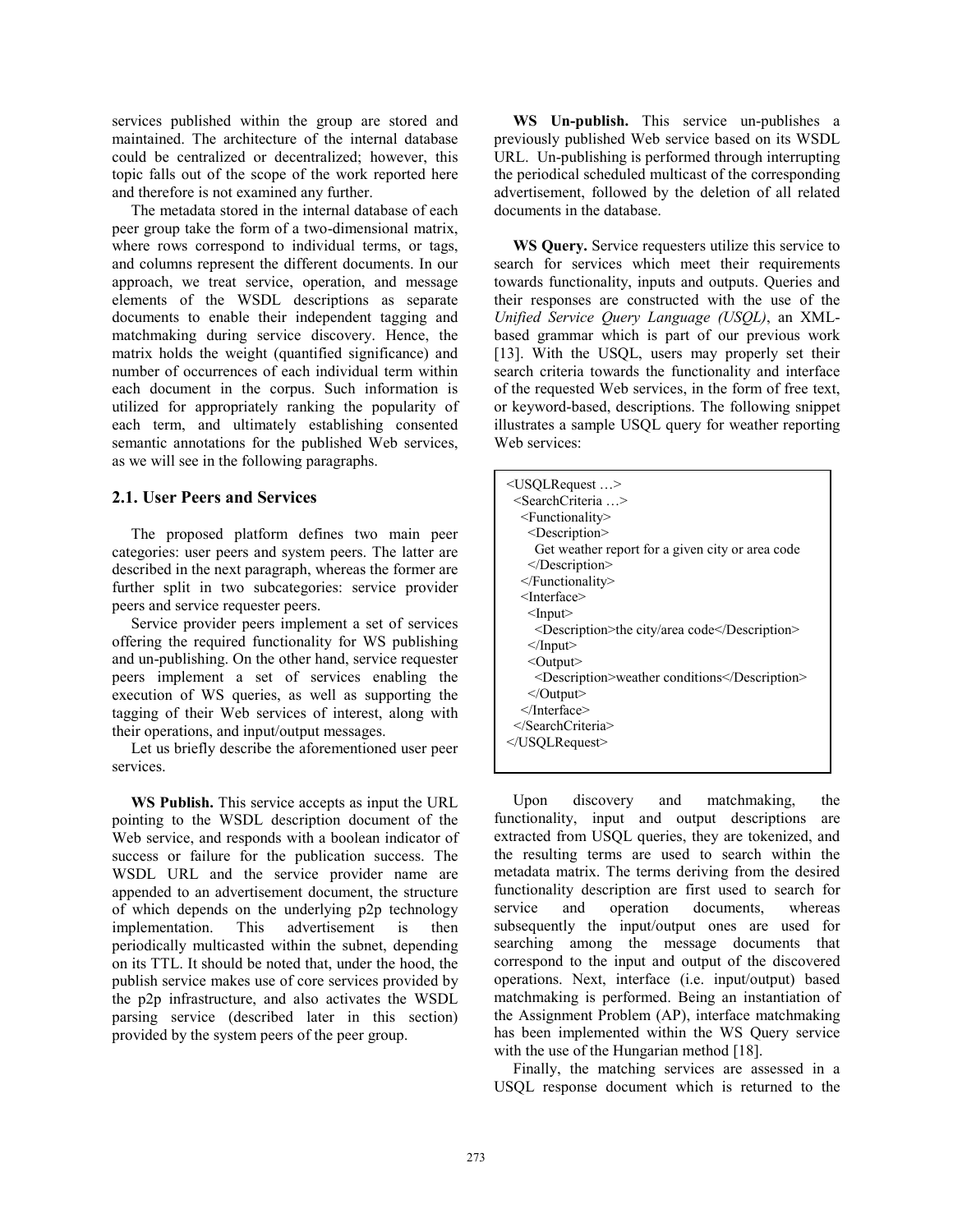service requester. The following example illustrates such a response to our sample query.

| $<$ USQLResponse $>$                    |
|-----------------------------------------|
| <matchedservices></matchedservices>     |
| $\le$ Service degreeOfMatch="1.0"  >    |
| <provider>Foreca</provider>             |
| <name>WeatherInfoService</name>         |
| <wsdl></wsdl>                           |
| <port>WeatherInfoServiceSoap</port>     |
| <operation>GetWeatherReport</operation> |
| $\le$ /Service>                         |
|                                         |
| $\langle$ /USQLResponse>                |
|                                         |

**WS Tag.** This service enables users to append their own descriptions on a published Web service. Upon submitting a description about a specific Web service, operation, or message, the following natural language processing tasks are performed: First, the description content is appropriately tokenized; next, each token is stemmed with the use of WordNet [11], an electronic English dictionary and stop words are eliminated; following that, each stemmed token is further expanded with synonym terms extracted from WordNet. The resulted list of tags is then properly used to update the respective document entry in the metadata matrix of the database.

As user peers stand for service providers and requesters, the p2p platform needs to support the necessary security mechanisms and policies, to avoid malfunctioning caused by malicious users. Nevertheless, such issues are not covered in this paper, as they are not part of our work. As far as user authorization and authentication are concerned, we rely on the existing implementations provided by the underlying p2p infrastructure.

### **2.2. System Peers and Services**

System peers constitute the backbone of each domain-specific subnet in the p2p platform and are exclusively responsible for generating, processing, and maintaining the metadata stored in the internal database. In a sense they act as a middleware by providing the following set of core services:

**WSDL Parsing.** This service is activated each time a service provider publishes a new Web service within the peer group. It accesses the corresponding WSDL description document through the submitted URL and parses its content in order to extract and concatenate the name attribute and documentation element values of the included service, operation, and message elements. Subsequently this information is analyzed in a way similar to the natural language processing that is applied to the tags submitted by user peers (see description of the WS Tag service). The analysis results are finally used to generate the documents that correspond to the processed services, operations, and messages in the WSDL document.

Hence, WSDL parsing produces a set of service, operation, and message documents consisting of term lists, which are finally used to populate the metadata matrix in the internal database.

**Metadata Processing.** This service is activated upon insertion of a new document or term in the metadata matrix. Its purpose is to calculate and update the weight and number of occurrences of each affected by the insertion term, per document. In performing this task, the metadata processing service implements the *Term Frequency – Inverse Document Frequency* (TF-IDF) algorithm [10], a popular heuristic that has been extensively applied in various information retrieval applications. Briefly, the TF-IDF algorithm is defined as follows:

Let  $D = \{d_1, d_2, ..., d_n\}$  be a collection of *n* documents. For each term  $t_i$  appearing in the collection, let  $n_{ii}$  be its number of occurrences in document  $d_i$ . Also, let  $n_j$  be the number of documents which contain the term  $t_i$  at least once. Then, the TF-IDF weight of  $t_i$ in *di* is computed as

$$
w_{ij} = TF_{ij} \cdot IDF_j = \frac{n_{ij}}{|d_j|} \cdot \log(\frac{n}{n_j})
$$

where  $|d_i|$  is the length (i.e. total number of terms) of document *dj*.

Intuitively, the TF-IDF algorithm tells us that, the semantic importance of a term within the document not only depends on its number of occurrences within that document, but also on the frequency in which it is met throughout the whole corpus of documents. Hence, the higher a TF-IDF weight value is, the more semantically important the corresponding term is to the specified document.

#### **2.3. Reaching Consensus on WS Semantics**

Recent studies have evidenced that, the magnitude of social networking communities gradually transforms them into containers of collective intelligence. More specifically, the frequency distribution of tags in folksonomies tends to stabilize over time into power law distributions [12]. In our approach we exploit this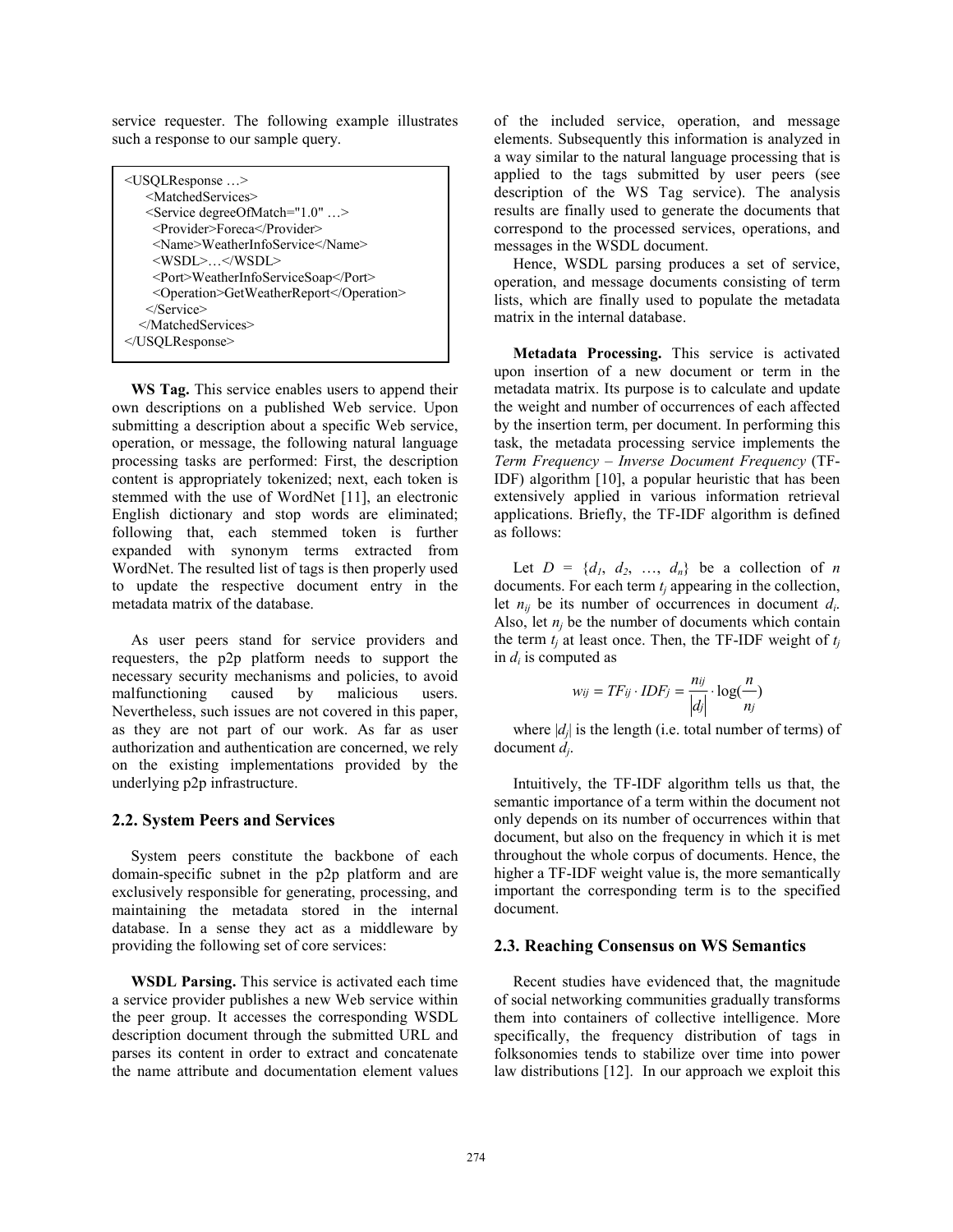characteristic of social networks in order to let Web service semantics be autonomously shaped and maintained.

The TF-IDF heuristic presented in the previous paragraph provides the platform with a reliable indicator of the collective intelligence that gradually emerges within a peer group, expressed as consensus on the semantics of the advertised Web services, their offered operations and input/output messages. Indeed, the more users have used a specific term to tag a service, operation, or message, the higher the TF-IDF weight value of that term is for the corresponding document. Hence, for each document stored in the database of a domain-specific peer group, its top-*k* weighted terms formulate its semantics. Subsequently, the domain folksonomy is dynamically constructed by accumulating the top-*k* terms of all documents in the corpus. Note that, variable *k* can be parameterized for optimal performance and precision.

## **3. Early Implementation Results**

We are currently developing the proposed p2p platform and its algorithms in a Java prototype, on top of the JXTA 2.5 implementation. We have utilized the JXTA peer group mechanisms to construct the various domain-specific social networks, and all services described in the previous section have been implemented as JXTA peer group service modules.

Within each peer group, Web services are published by appropriately constructing and multicasting Module Spec Advertisements (MSA). Specifically, the WSDL URL is set as value of the *SpecURI* sub-element, whereas the service provider name is set as value of the *Crtr* sub-element. Finally, the database lying in the middle of each peer group has been modelled by a relational schema and implemented in MySQL technology.

## **4. Related Work**

The p2p architecture has been extensively applied in a number of related research efforts in Web services publication and discovery. In [14], the authors present the METEOR-S framework, which the ontology-based organization of registries and classification of Web services over a scalable p2p infrastructure. Although this approach shares some common ideas with our proposed platform in terms of domain-based organization, it makes the assumption that registry operators define and maintain their own domain ontologies, which are used to manually or semiautomatically annotate the published services. In our approach, semantic annotations are applied autonomously, whereas ontologies are substituted by dynamically constructed folksonomies based on the input of service requesters and providers.

The notion of p2p registry organization for optimized service publication and discovery has also been applied in other research results, such as [17], which builds a distributed discovery service utilizing DAML-S semantic service descriptions to provide semantically-enhanced search capabilities. Our approach departs from such frameworks, mainly due to the fact that they all depend on existing domain ontologies, whilst our platform is capable of producing semantic metadata out of folksonomies populated by users in a distributed and flexible fashion.

In [16], another p2p-based approach to Web service discovery is proposed. The presented framework provides a p2p indexing system and associated p2p storage mechanisms to support large-scale and decentralized discovery of Web services. Searches are performed with the use of queries made of keywords, which, similar to the Chord [15] data lookup protocol, are directly forwarded to the right peer for execution. Our work can be considered complementary to that approach, as it is more focused on the way semantics are created for the published services within the p2p network. Moreover, in our platform, queries are not merely sets of keywords. Instead, they are well structured documents enabling requesters to express their requirements on service capabilities and interface either with the use of keywords or even free text descriptions.

## **5. Discussion**

We presented a novel approach for socially intelligent Web services publication and discovery. The proposed platform exploits the p2p architecture and effectively combines multidisciplinary principles and techniques from areas such as social networking, information retrieval and natural language processing, to enable the autonomic and decentralized formulation of Web service semantics. Compared to the majority of related ontology-based approaches, our work differentiates in that Web service semantics are dynamically specified by the outcome of the collective intelligence that emerges through the online social interactions among service providers and requesters.

We would like to note that the work reported in this paper is at early stages and still ongoing. In this regard, we intend to finalize our prototype, which will be subsequently used in a number of simulations and experiments. The assessed results will allow us to further evaluate the efficiency and viability of our approach.